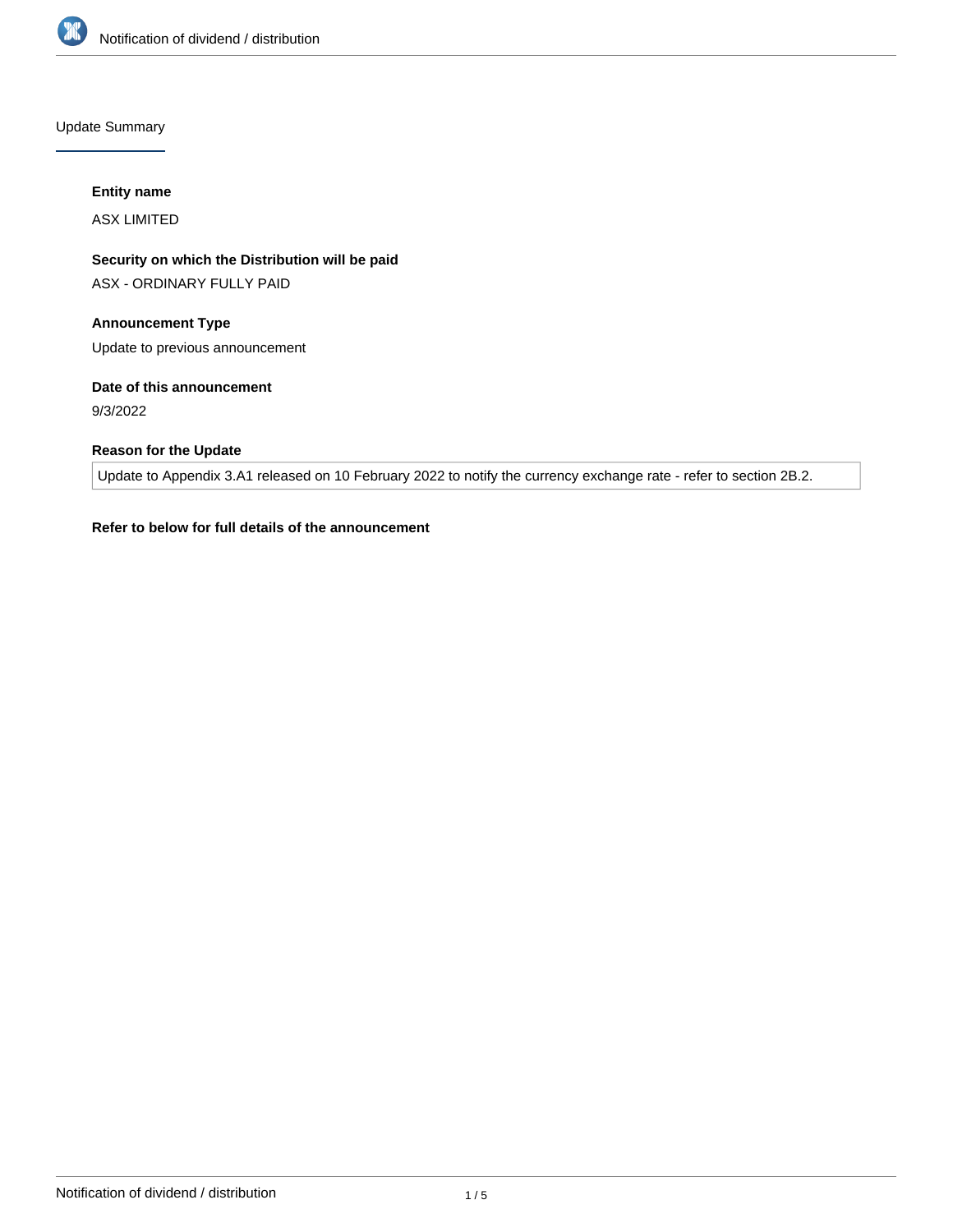

Announcement Details

Part 1 - Entity and announcement details

#### **1.1 Name of +Entity**

ASX LIMITED

# **1.2 Registered Number Type** ABN

**Registration Number**

98008624691

## **1.3 ASX issuer code**

ASX

### **1.4 The announcement is**

Update/amendment to previous announcement

### **1.4a Reason for update to a previous announcement**

Update to Appendix 3.A1 released on 10 February 2022 to notify the currency exchange rate - refer to section 2B.2.

### **1.4b Date of previous announcement(s) to this update**

10/2/2022

### **1.5 Date of this announcement**

9/3/2022

# **1.6 ASX +Security Code** ASX

**ASX +Security Description** ORDINARY FULLY PAID

Part 2A - All dividends/distributions basic details

### **2A.1 Type of dividend/distribution** Ordinary

### **2A.2 The Dividend/distribution:**

relates to a period of six months

# **2A.3 The dividend/distribution relates to the financial reporting or payment period ending ended/ending (date)** 31/12/2021

**2A.4 +Record Date**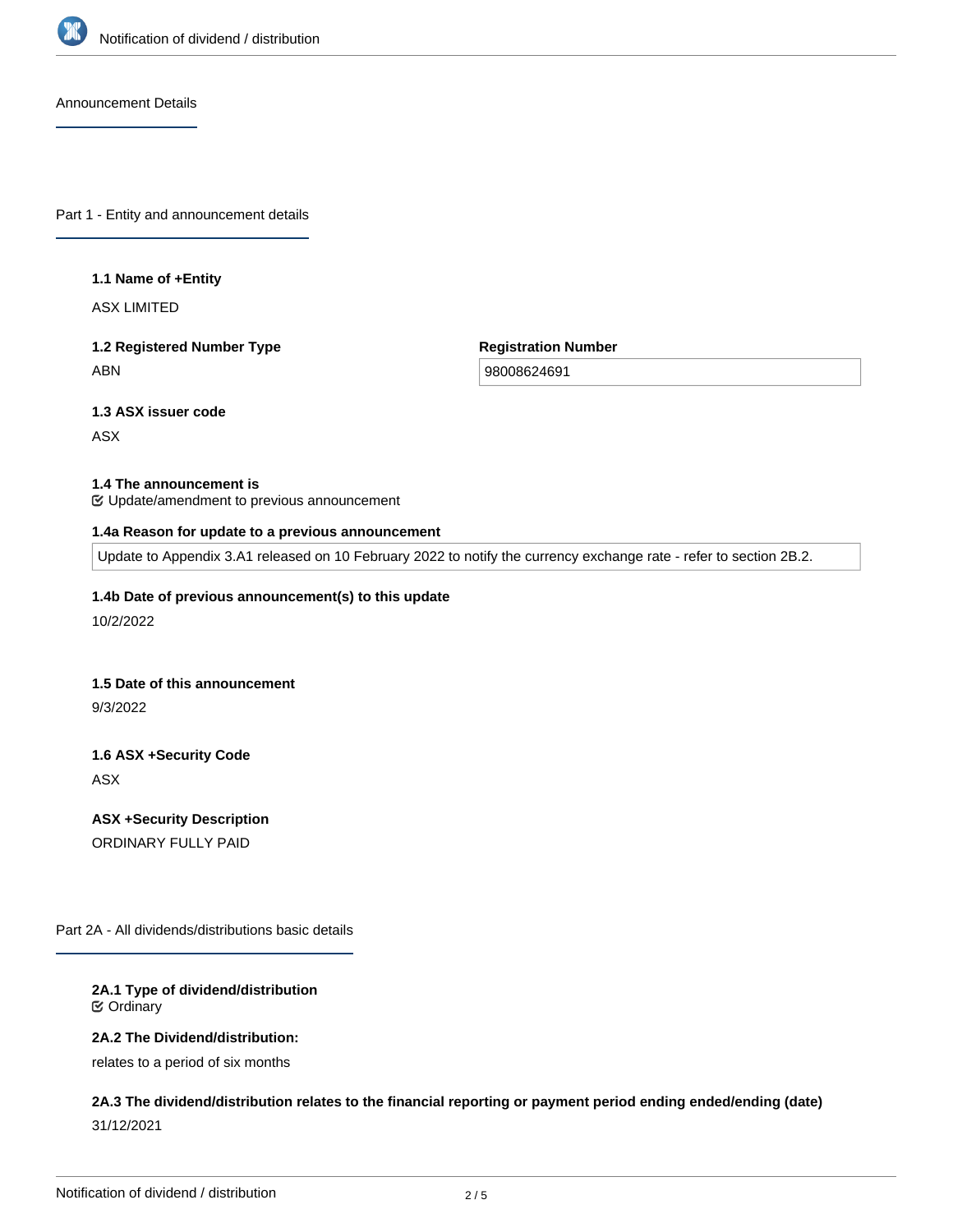

### **2A.4 +Record Date**

4/3/2022

## **2A.5 Ex Date**

3/3/2022

### **2A.6 Payment Date**

23/3/2022

**2A.7 Are any of the below approvals required for the dividend/distribution before business day 0 of the timetable?**

- **•** Security holder approval
- **Court approval**
- **Lodgement of court order with +ASIC**
- **ACCC approval**
- **FIRB approval**
- $\bullet$ **Another approval/condition external to the entity required before business day 0 of the timetable for the dividend/distribution.**

No

**2A.8 Currency in which the dividend/distribution is made ("primary currency")**

AUD - Australian Dollar

**2A.9 Total dividend/distribution payment amount per +security (in primary currency) for all dividends/distributions notified in this form**

AUD 1.16400000

**2A.10 Does the entity have arrangements relating to the currency in which the dividend/distribution is paid to securityholders that it wishes to disclose to the market?** Yes

**2A.11 Does the entity have a securities plan for dividends/distributions on this +security?** We have a Dividend/Distribution Reinvestment Plan (DRP)

**2A.11a If the +entity has a DRP, is the DRP applicable to this dividend/distribution?** No

**2A.12 Does the +entity have tax component information apart from franking?** No

Part 2B - Currency Information

**2B.1 Does the entity default to payment in certain currencies dependent upon certain attributes such as the banking instruction or registered address of the +securityholder? (For example NZD to residents of New Zealand and/or USD to residents of the U.S.A.).**

Yes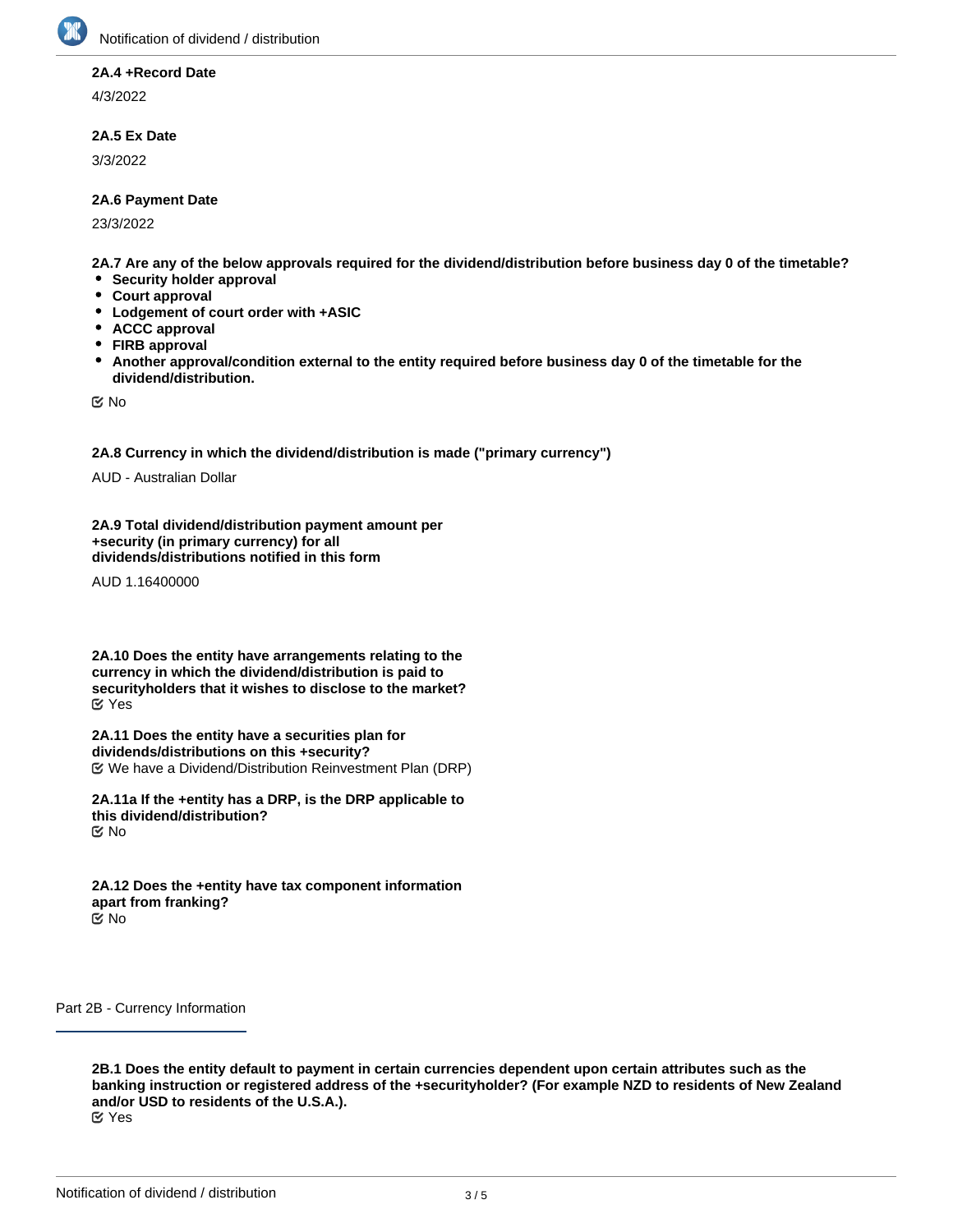Notification of dividend / distribution

### **2B.2 Please provide a description of your currency arrangements**

Where a shareholder has nominated an Australian or New Zealand bank account for receipt of payments, payments will be made by direct credit in AUD or NZD as applicable.

In the absence of any such nomination, payments will be made as follows:

- shareholders with a regsitered address in New Zealand will receive payment by direct credit in NZD (when they provide

a New Zealand bank account); and

- all other shareholders will be paid in AUD.

Payments in NZD referred to above will be converted from AUD prior to the dividend payment date

## **2B.2a Other currency/currencies in which the dividend/distribution will be paid:**

| Currency                 | Payment currency equivalent amount per security |
|--------------------------|-------------------------------------------------|
| NZD - New Zealand Dollar | NZD 1.23980000                                  |

### **2B.2b Please provide the exchange rates used for non-primary currency payments**

AUD/NZD 1.0651

**2B.2c If payment currency equivalent and exchange rates not known, date for information to be released**

9/3/2022

**2B.3 Can the securityholder choose to receive a currency different to the currency they would receive under the default arrangements?**

**Estimated or Actual?**

**K** Actual

Yes

**2B.3a Please describe what choices are available to a securityholder to receive a currency different to the currency they would receive under the default arrangements**

A shareholder that would receive payment in NZD under the default arrangements may elect to receive dividend payments in AUD. Further information can be accessed at [www.linkmarketservices.com.au](http://www.linkmarketservices.com.au)

### **2B.3b Date and time by which any document or communication relating to the above arrangements must be received in order to be effective for this dividend/distribution**

Friday March 4, 2022 17:00:00

#### **2B.3c Please provide, or indicate where relevant forms can be obtained and how and where they must be lodged**

Shareholders may make their currency election online at [www.linkmarketservices.com.au](http://www.linkmarketservices.com.au) or contact Link Market Services on: Email: asx@linkmarketservices.com.au Phone +61 1300 724 911

Part 3A - Ordinary dividend/distribution

| 3A.1 Is the ordinary dividend/distribution estimated at<br>this time?<br><u>ଟ</u> No | 3A.1a Ordinary dividend/distribution estimated amount<br>per +security |
|--------------------------------------------------------------------------------------|------------------------------------------------------------------------|
|                                                                                      | AUD                                                                    |
| 3A.1b Ordinary Dividend/distribution amount per<br>security                          |                                                                        |

AUD 1.16400000